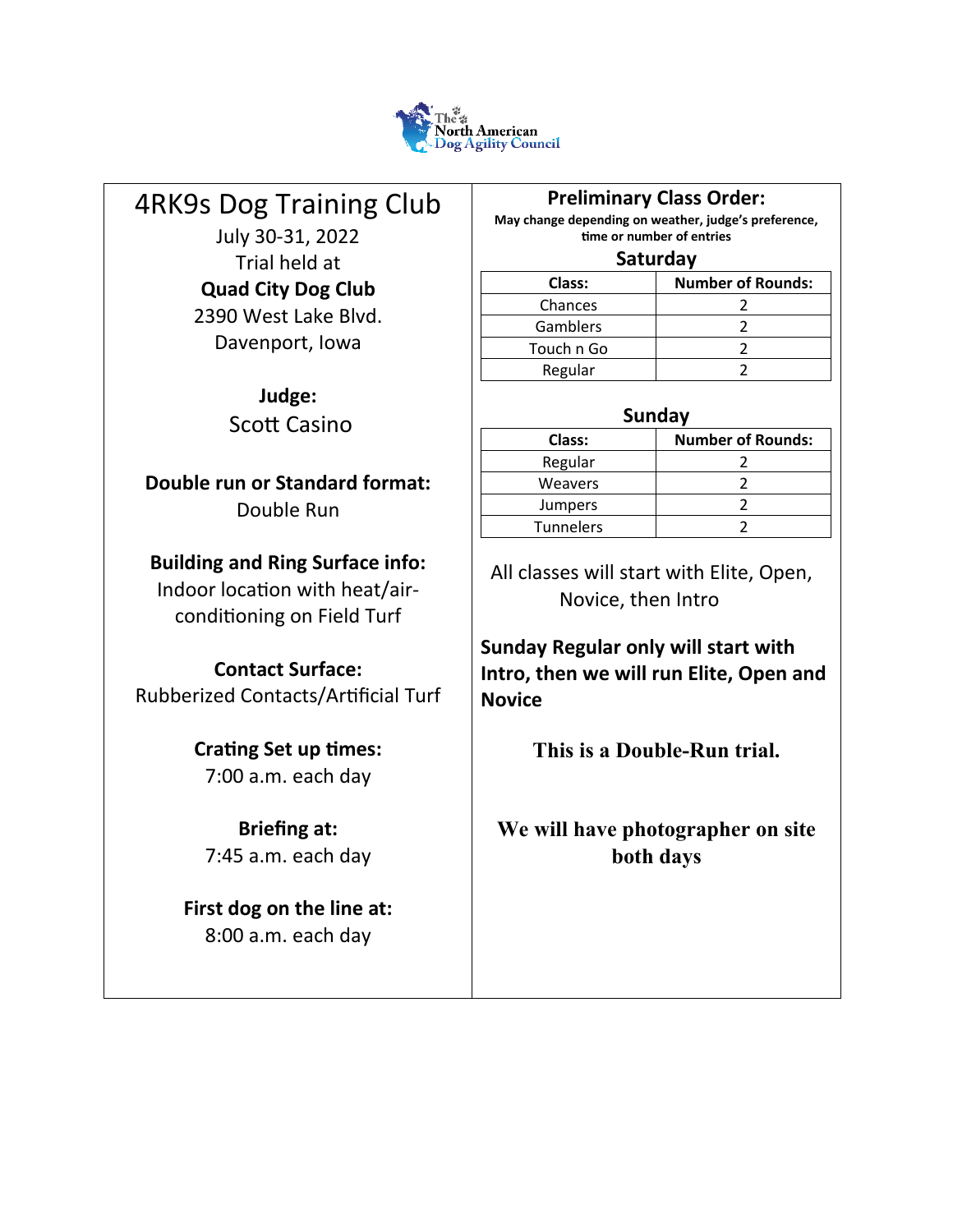**Entries Open on:** June 13, 2022

# **Entries Close on:**

July 24, 2022 at 5:00 p.m. **A link to ONLINE entries can be found at:** <http://www.4rk9s.com/Events> **allowing you to pay online or mail us a check. All entry fees must be paid by closing date with mailed or online entry to be valid.** 

# **Crating available:**

Crating will be available indoors on turf or concrete

# **Entry Limits:**

This trial is limited to 400 runs per day

# **Move ups:**

Please let the trial secretary know of any next day move-ups within ½ hour after last run on Saturday.

# **Day-of-show Entries:**

Allowed until 7:30 a.m. at a cost of \$15/run

# **Refunds:**

A refund up to 75% with Veterinarian's certificate of proof of injury, illness or a bitch in heat if submitted to the Trial Secretary PRIOR TO CHECK IN ON Saturday, July 30th

# **Show Committee**

Ed Railsback, Trial Secretary erailsback@southslope.net

Lou Ann O'Malley- Trial Chair

Paula Warner-Recording Secretary Gary Warner-Head Course Builder Kathy Stepp-Volunteer Coordinator

# **Confirmations:**

Confirmations will be sent by email – make sure your email address is correct.

# **Food info:**

A large variety of food will be available from Hy Vee on Sat. and Sun. A vending machine with drinks and light snacks is also available

# **Volunteer info:**

There will be a volunteer board posted with \$2 credit for each class worked towards **a future 4RK9s trial**. Please help as much as you can, so the trial runs smoothly.

# **Awards and Ribbons:**

All Qualifying runs will receive a purple Q ribbon. Ribbons for placements 1st-4th. Bars will be will be awarded for NATCH and V- NATCH

# **Equipment info:**

All equipment is NADAC approved with rubberized surfaces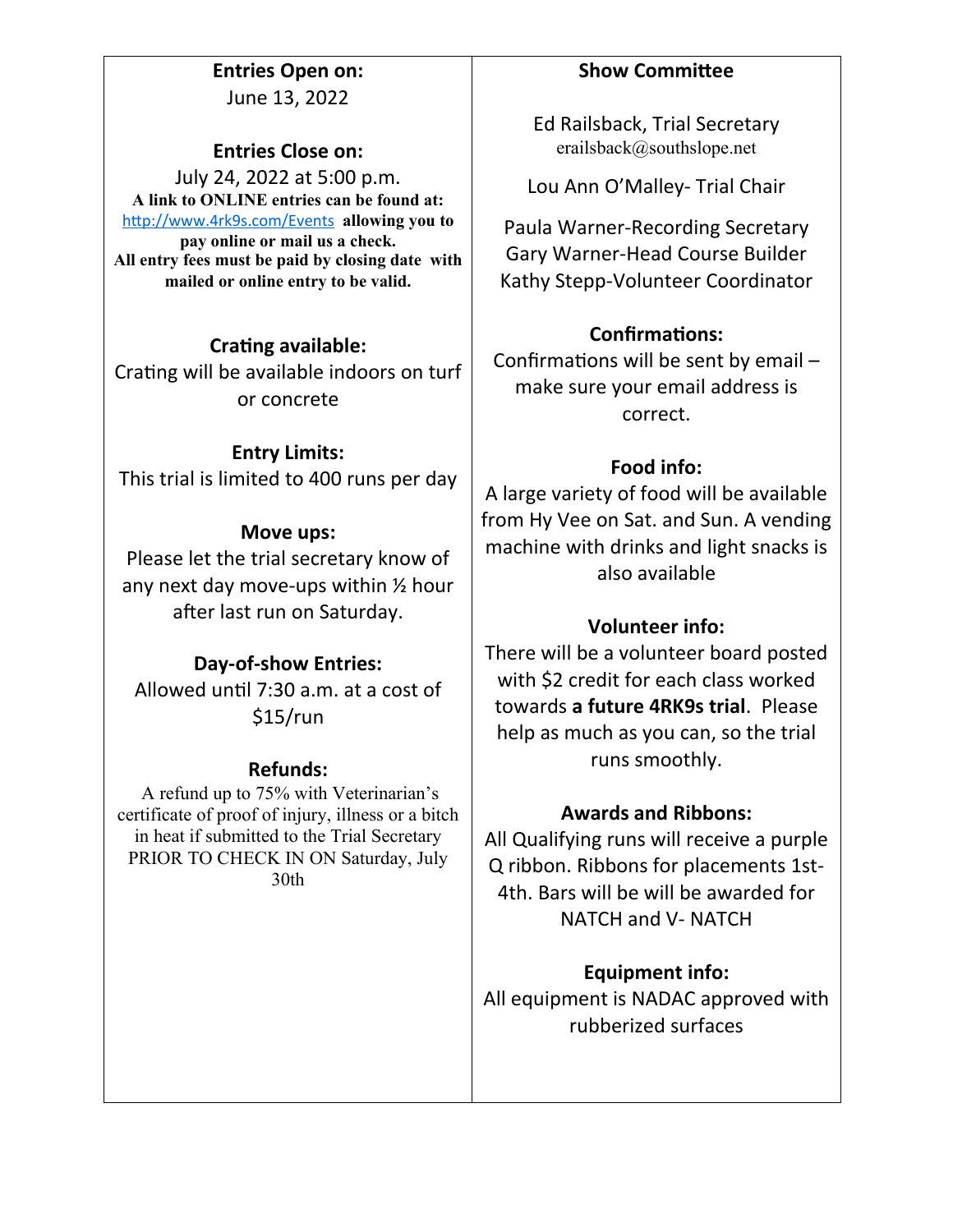# **Jump Height Info:**

MEASURING

Measurement forms may be obtained at: -

6.4.21[https://www.nadac.com/WPsite/wp-content/uploads/2021/06/Permanent-Height-](https://www.nadac.com/WPsite/wp-content/uploads/2021/06/Permanent-Height-Card-form-6.4.21.pdf)

[Card-form-6.4.21.pdf](https://www.nadac.com/WPsite/wp-content/uploads/2021/06/Permanent-Height-Card-form-6.4.21.pdf)

#### **Dogs which require measuring:**

Dogs in the Proficient Category, Novice, Open or Elite jumping 4", 8", 12" or 16"

#### **Dogs which do not need to be measured:**

Dogs jumping 16" in the Veteran or Junior Handler Division Dogs jumping 20" Dogs in the Skilled Category Dogs with a permanent height card Dogs listed on the Height Exemption List

#### **JUMP HEIGHTS**

There are four Standard Division-Proficient jump heights: 8", 12", 16", and 20". There are four Standard Division-Skilled jump heights: 4", 8", 12", and 16". There are four jump heights for the Veterans and Junior Handler divisions: 4", 8", 12", and 16". Please see the NADAC Rulebook for the full jump height table

# **Brief Summary of Rules:**

Please refer to [www.nadac.com](http://www.nadac.com/) for a full explanation of all NADAC rules and up to date information.

- Please note that NADAC trials should provide a safe and fun environment for both exhibitors and their dogs.
- Aggressive dogs will not be tolerated and will be excused from the trial.
- The show committee has the right to refuse any entry. Anyone not currently in good standing with NADAC will not be allowed to enter this trial.
- Exhibitors, through submission of entry, acknowledge that they are knowledgeable of NADAC rules and regulations, and agree to abide by all rules in effect at the time of this trial.
- No entry fee will be refunded if the trial cannot open or be completed by reasons of riots, civil disturbances, fire, acts of God, public emergency, an act of a public enemy, or any other cause beyond the control of the organizing committee.
- Checks not honored by the bank do not constitute a valid entry fee. There will be a \$25.00 service charge for bank returned checks.
- Dog must be registered and have a valid registration number before entries will be accepted. <https://www.nadac.com/register-your-dog/>
- A copy of the current Exhibitors Handbook may be downloaded free from the NADAC web site: www.nadac.com
- Bitches in heat, lame, or blind dogs are ineligible for entry, as is any dog with a deformity which may cause a judge to not be able to reasonably assess the dog's ability to function and perform agility obstacles safely, and in a manner that is in the best interest, health and welfare of the dog.
- No food, clickers, or other aids or devices shall be permitted on the course or within 10 feet of the ring. Food or a small non-audible toy can be in a secure container (ziplock bag is acceptable) in your pocket during your run but it cannot be used during your run, nor can you indicate to the dog it is there. All handlers may bring a non-audible toy into the ring for training purposes. They cannot earn a Qualifying score and must declare to the judge they are training before they commence their run. Please read the Exhibitor's Handbook for more information about toys and training in the ring.
- The sponsoring clubs will not be responsible for the loss or damage to any dog exhibited, or for the possessions of any exhibitor whether the result be accident or other cause. It is distinctly understood that every dog at this event is in the care and control of his owner or handler during the entire time the dog is on the show premises.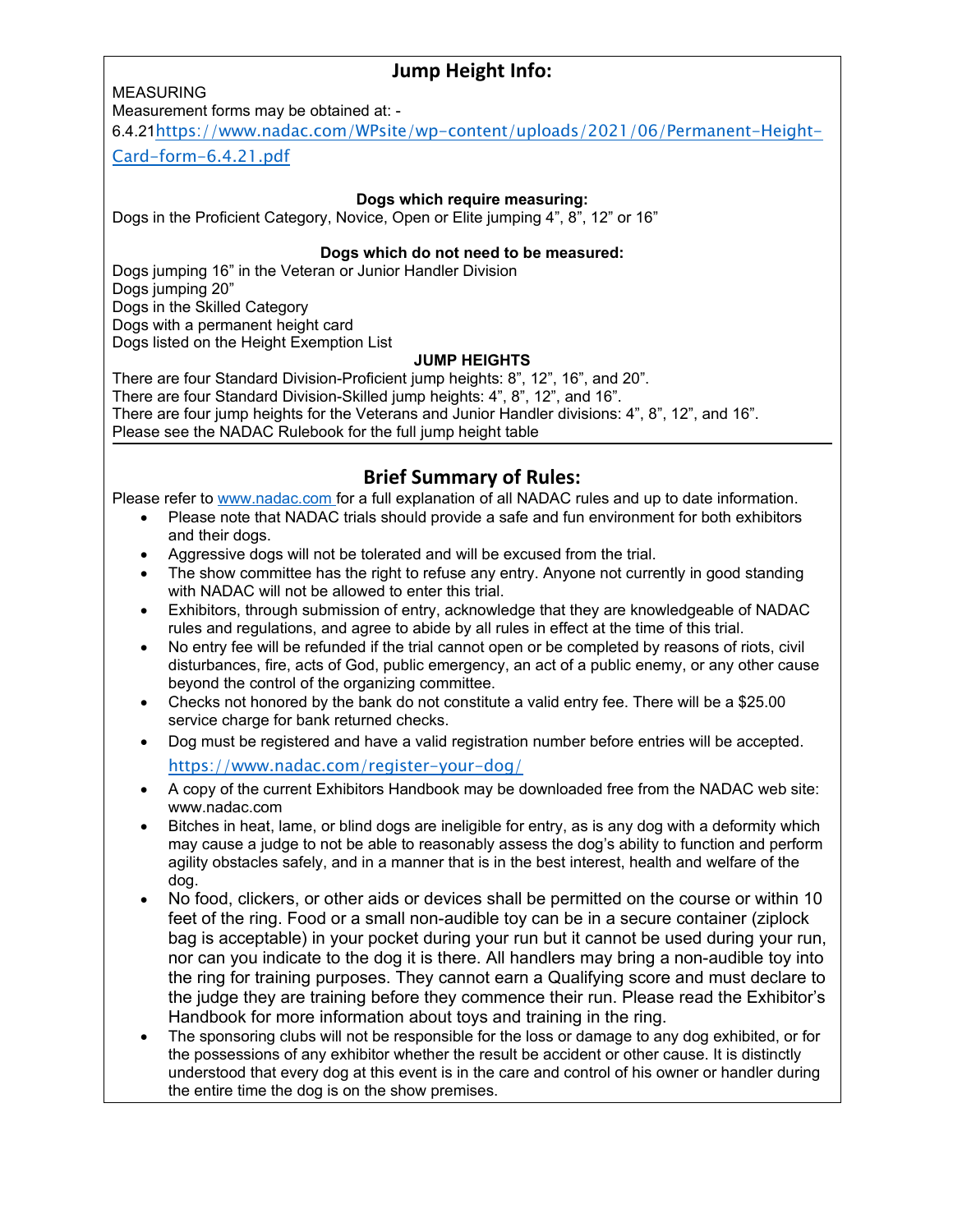#### **4RK9s, July 30 – July 31, 2022, QCDC**

**Send paper entries to: Ed Railsback–Trial Secretary, 304 Pleasant View Dr. NE, Solon, IA 52333**

#### **Checks payable to 4RK9s**

**A link to ONLINE entries can be found at:** <http://www.4rk9s.com/Events> **allowing you enter and pay online or mail us a check.**

| <b>Call Name</b><br>F<br><b>Name</b><br>Sex:<br>М<br><b>Address</b><br><b>NADAC Reg. #</b><br>Date of Birth<br>City/State/Zip<br>Phone<br><b>Height at Withers</b><br><b>Email</b><br><b>Breed</b><br>Handler, If not owner<br><b>Emergency Contact Name/Phone</b><br>PLEASE INCLUDE A COPY OF YOUR DOG'S HEIGHT CARD IF YOU DO NOT HAVE ONE ON FILE.<br><b>PROFICIENT</b><br><b>SKILLED</b><br><b>CATEGORY:</b><br><b>VET DOG</b><br><b>VET HANDLER</b><br><b>STANDARD</b><br><b>JUNIOR HANDLER</b><br><b>DIVISION:</b><br>4<br>8<br>12<br>I WANT MY DOG TO JUMP:<br>16<br>20<br><b>Class</b><br>Level<br>Day<br><b>Novice</b><br><b>Elite</b><br>Saturday<br><b>Sunday</b><br>Intro<br>Open<br>Rd 2<br>Rd 1<br>Rd 1<br>Rd <sub>2</sub><br><b>Regular</b><br>Rd 2<br>Rd 1<br><b>Chances</b><br>Rd <sub>2</sub><br>Rd 1<br><b>Jumpers</b><br>Touch n Go<br>Rd 2<br>Rd 1<br>Rd 1<br>Rd 2<br><b>Tunnelers</b><br>Rd 1<br>Rd 2<br><b>Weavers</b><br><b>Hoopers</b><br>Rd 2<br><b>Gamblers</b><br>Rd 1<br>In consideration of the acceptance of this entry, I/we certify that I/we have knowledge of, and are familiar with, and agree to abide by, the<br>Rules and Regulations of NADAC in effect at the time of this trial, and by any additional rules and regulations as approved by NADAC for this<br>trial. I/we certify that the dog entered is not a hazard to persons or other dogs. I/we further agree to be bound by the "Agreement" printed<br>on page 5 of this premium<br><b>Number of Total Runs Entered (all dogs):</b><br>#<br>$\Box$ 1-12 Runs =<br>$$13$ each<br>\$11 each<br>$\Box$ 13 or more runs =<br>$=$<br>$\Box$ Junior Handler =<br>\$7 each<br>Day of Show (after closing) \$15 each<br>□ Minus worker card value (Max \$24) | Owner |  |  |  |  | <b>Dog</b> |  |               |  |                                                    |  |  |  |  |  |  |  |
|-------------------------------------------------------------------------------------------------------------------------------------------------------------------------------------------------------------------------------------------------------------------------------------------------------------------------------------------------------------------------------------------------------------------------------------------------------------------------------------------------------------------------------------------------------------------------------------------------------------------------------------------------------------------------------------------------------------------------------------------------------------------------------------------------------------------------------------------------------------------------------------------------------------------------------------------------------------------------------------------------------------------------------------------------------------------------------------------------------------------------------------------------------------------------------------------------------------------------------------------------------------------------------------------------------------------------------------------------------------------------------------------------------------------------------------------------------------------------------------------------------------------------------------------------------------------------------------------------------------------------------------------------------------------------------------------------------------------------------------------------------|-------|--|--|--|--|------------|--|---------------|--|----------------------------------------------------|--|--|--|--|--|--|--|
|                                                                                                                                                                                                                                                                                                                                                                                                                                                                                                                                                                                                                                                                                                                                                                                                                                                                                                                                                                                                                                                                                                                                                                                                                                                                                                                                                                                                                                                                                                                                                                                                                                                                                                                                                       |       |  |  |  |  |            |  |               |  |                                                    |  |  |  |  |  |  |  |
|                                                                                                                                                                                                                                                                                                                                                                                                                                                                                                                                                                                                                                                                                                                                                                                                                                                                                                                                                                                                                                                                                                                                                                                                                                                                                                                                                                                                                                                                                                                                                                                                                                                                                                                                                       |       |  |  |  |  |            |  |               |  |                                                    |  |  |  |  |  |  |  |
|                                                                                                                                                                                                                                                                                                                                                                                                                                                                                                                                                                                                                                                                                                                                                                                                                                                                                                                                                                                                                                                                                                                                                                                                                                                                                                                                                                                                                                                                                                                                                                                                                                                                                                                                                       |       |  |  |  |  |            |  |               |  |                                                    |  |  |  |  |  |  |  |
|                                                                                                                                                                                                                                                                                                                                                                                                                                                                                                                                                                                                                                                                                                                                                                                                                                                                                                                                                                                                                                                                                                                                                                                                                                                                                                                                                                                                                                                                                                                                                                                                                                                                                                                                                       |       |  |  |  |  |            |  |               |  |                                                    |  |  |  |  |  |  |  |
|                                                                                                                                                                                                                                                                                                                                                                                                                                                                                                                                                                                                                                                                                                                                                                                                                                                                                                                                                                                                                                                                                                                                                                                                                                                                                                                                                                                                                                                                                                                                                                                                                                                                                                                                                       |       |  |  |  |  |            |  |               |  |                                                    |  |  |  |  |  |  |  |
|                                                                                                                                                                                                                                                                                                                                                                                                                                                                                                                                                                                                                                                                                                                                                                                                                                                                                                                                                                                                                                                                                                                                                                                                                                                                                                                                                                                                                                                                                                                                                                                                                                                                                                                                                       |       |  |  |  |  |            |  |               |  |                                                    |  |  |  |  |  |  |  |
|                                                                                                                                                                                                                                                                                                                                                                                                                                                                                                                                                                                                                                                                                                                                                                                                                                                                                                                                                                                                                                                                                                                                                                                                                                                                                                                                                                                                                                                                                                                                                                                                                                                                                                                                                       |       |  |  |  |  |            |  |               |  |                                                    |  |  |  |  |  |  |  |
|                                                                                                                                                                                                                                                                                                                                                                                                                                                                                                                                                                                                                                                                                                                                                                                                                                                                                                                                                                                                                                                                                                                                                                                                                                                                                                                                                                                                                                                                                                                                                                                                                                                                                                                                                       |       |  |  |  |  |            |  |               |  |                                                    |  |  |  |  |  |  |  |
|                                                                                                                                                                                                                                                                                                                                                                                                                                                                                                                                                                                                                                                                                                                                                                                                                                                                                                                                                                                                                                                                                                                                                                                                                                                                                                                                                                                                                                                                                                                                                                                                                                                                                                                                                       |       |  |  |  |  |            |  |               |  |                                                    |  |  |  |  |  |  |  |
|                                                                                                                                                                                                                                                                                                                                                                                                                                                                                                                                                                                                                                                                                                                                                                                                                                                                                                                                                                                                                                                                                                                                                                                                                                                                                                                                                                                                                                                                                                                                                                                                                                                                                                                                                       |       |  |  |  |  |            |  |               |  |                                                    |  |  |  |  |  |  |  |
|                                                                                                                                                                                                                                                                                                                                                                                                                                                                                                                                                                                                                                                                                                                                                                                                                                                                                                                                                                                                                                                                                                                                                                                                                                                                                                                                                                                                                                                                                                                                                                                                                                                                                                                                                       |       |  |  |  |  |            |  |               |  |                                                    |  |  |  |  |  |  |  |
|                                                                                                                                                                                                                                                                                                                                                                                                                                                                                                                                                                                                                                                                                                                                                                                                                                                                                                                                                                                                                                                                                                                                                                                                                                                                                                                                                                                                                                                                                                                                                                                                                                                                                                                                                       |       |  |  |  |  |            |  |               |  |                                                    |  |  |  |  |  |  |  |
|                                                                                                                                                                                                                                                                                                                                                                                                                                                                                                                                                                                                                                                                                                                                                                                                                                                                                                                                                                                                                                                                                                                                                                                                                                                                                                                                                                                                                                                                                                                                                                                                                                                                                                                                                       |       |  |  |  |  |            |  |               |  |                                                    |  |  |  |  |  |  |  |
|                                                                                                                                                                                                                                                                                                                                                                                                                                                                                                                                                                                                                                                                                                                                                                                                                                                                                                                                                                                                                                                                                                                                                                                                                                                                                                                                                                                                                                                                                                                                                                                                                                                                                                                                                       |       |  |  |  |  |            |  |               |  |                                                    |  |  |  |  |  |  |  |
|                                                                                                                                                                                                                                                                                                                                                                                                                                                                                                                                                                                                                                                                                                                                                                                                                                                                                                                                                                                                                                                                                                                                                                                                                                                                                                                                                                                                                                                                                                                                                                                                                                                                                                                                                       |       |  |  |  |  |            |  |               |  |                                                    |  |  |  |  |  |  |  |
|                                                                                                                                                                                                                                                                                                                                                                                                                                                                                                                                                                                                                                                                                                                                                                                                                                                                                                                                                                                                                                                                                                                                                                                                                                                                                                                                                                                                                                                                                                                                                                                                                                                                                                                                                       |       |  |  |  |  |            |  |               |  |                                                    |  |  |  |  |  |  |  |
|                                                                                                                                                                                                                                                                                                                                                                                                                                                                                                                                                                                                                                                                                                                                                                                                                                                                                                                                                                                                                                                                                                                                                                                                                                                                                                                                                                                                                                                                                                                                                                                                                                                                                                                                                       |       |  |  |  |  |            |  |               |  |                                                    |  |  |  |  |  |  |  |
|                                                                                                                                                                                                                                                                                                                                                                                                                                                                                                                                                                                                                                                                                                                                                                                                                                                                                                                                                                                                                                                                                                                                                                                                                                                                                                                                                                                                                                                                                                                                                                                                                                                                                                                                                       |       |  |  |  |  |            |  |               |  |                                                    |  |  |  |  |  |  |  |
|                                                                                                                                                                                                                                                                                                                                                                                                                                                                                                                                                                                                                                                                                                                                                                                                                                                                                                                                                                                                                                                                                                                                                                                                                                                                                                                                                                                                                                                                                                                                                                                                                                                                                                                                                       |       |  |  |  |  |            |  |               |  |                                                    |  |  |  |  |  |  |  |
|                                                                                                                                                                                                                                                                                                                                                                                                                                                                                                                                                                                                                                                                                                                                                                                                                                                                                                                                                                                                                                                                                                                                                                                                                                                                                                                                                                                                                                                                                                                                                                                                                                                                                                                                                       |       |  |  |  |  |            |  |               |  |                                                    |  |  |  |  |  |  |  |
|                                                                                                                                                                                                                                                                                                                                                                                                                                                                                                                                                                                                                                                                                                                                                                                                                                                                                                                                                                                                                                                                                                                                                                                                                                                                                                                                                                                                                                                                                                                                                                                                                                                                                                                                                       |       |  |  |  |  |            |  |               |  |                                                    |  |  |  |  |  |  |  |
|                                                                                                                                                                                                                                                                                                                                                                                                                                                                                                                                                                                                                                                                                                                                                                                                                                                                                                                                                                                                                                                                                                                                                                                                                                                                                                                                                                                                                                                                                                                                                                                                                                                                                                                                                       |       |  |  |  |  |            |  |               |  |                                                    |  |  |  |  |  |  |  |
|                                                                                                                                                                                                                                                                                                                                                                                                                                                                                                                                                                                                                                                                                                                                                                                                                                                                                                                                                                                                                                                                                                                                                                                                                                                                                                                                                                                                                                                                                                                                                                                                                                                                                                                                                       |       |  |  |  |  |            |  |               |  |                                                    |  |  |  |  |  |  |  |
|                                                                                                                                                                                                                                                                                                                                                                                                                                                                                                                                                                                                                                                                                                                                                                                                                                                                                                                                                                                                                                                                                                                                                                                                                                                                                                                                                                                                                                                                                                                                                                                                                                                                                                                                                       |       |  |  |  |  |            |  |               |  |                                                    |  |  |  |  |  |  |  |
|                                                                                                                                                                                                                                                                                                                                                                                                                                                                                                                                                                                                                                                                                                                                                                                                                                                                                                                                                                                                                                                                                                                                                                                                                                                                                                                                                                                                                                                                                                                                                                                                                                                                                                                                                       |       |  |  |  |  |            |  | = ___________ |  |                                                    |  |  |  |  |  |  |  |
|                                                                                                                                                                                                                                                                                                                                                                                                                                                                                                                                                                                                                                                                                                                                                                                                                                                                                                                                                                                                                                                                                                                                                                                                                                                                                                                                                                                                                                                                                                                                                                                                                                                                                                                                                       |       |  |  |  |  |            |  |               |  |                                                    |  |  |  |  |  |  |  |
|                                                                                                                                                                                                                                                                                                                                                                                                                                                                                                                                                                                                                                                                                                                                                                                                                                                                                                                                                                                                                                                                                                                                                                                                                                                                                                                                                                                                                                                                                                                                                                                                                                                                                                                                                       |       |  |  |  |  |            |  |               |  | <u> 1989 - Alban Store, amerikansk politiker (</u> |  |  |  |  |  |  |  |
|                                                                                                                                                                                                                                                                                                                                                                                                                                                                                                                                                                                                                                                                                                                                                                                                                                                                                                                                                                                                                                                                                                                                                                                                                                                                                                                                                                                                                                                                                                                                                                                                                                                                                                                                                       |       |  |  |  |  |            |  |               |  | <b>TOTAL ENCLOSED</b>                              |  |  |  |  |  |  |  |
| Owner/Exhibitor Signature: Management Communications<br>Date<br>___________________                                                                                                                                                                                                                                                                                                                                                                                                                                                                                                                                                                                                                                                                                                                                                                                                                                                                                                                                                                                                                                                                                                                                                                                                                                                                                                                                                                                                                                                                                                                                                                                                                                                                   |       |  |  |  |  |            |  |               |  |                                                    |  |  |  |  |  |  |  |

**Parent or Legal Guardian of Junior Handler\_\_\_\_\_\_\_\_\_\_\_\_\_\_\_\_\_\_\_\_\_\_\_\_\_\_\_\_\_\_\_\_\_\_\_\_\_\_\_\_\_\_**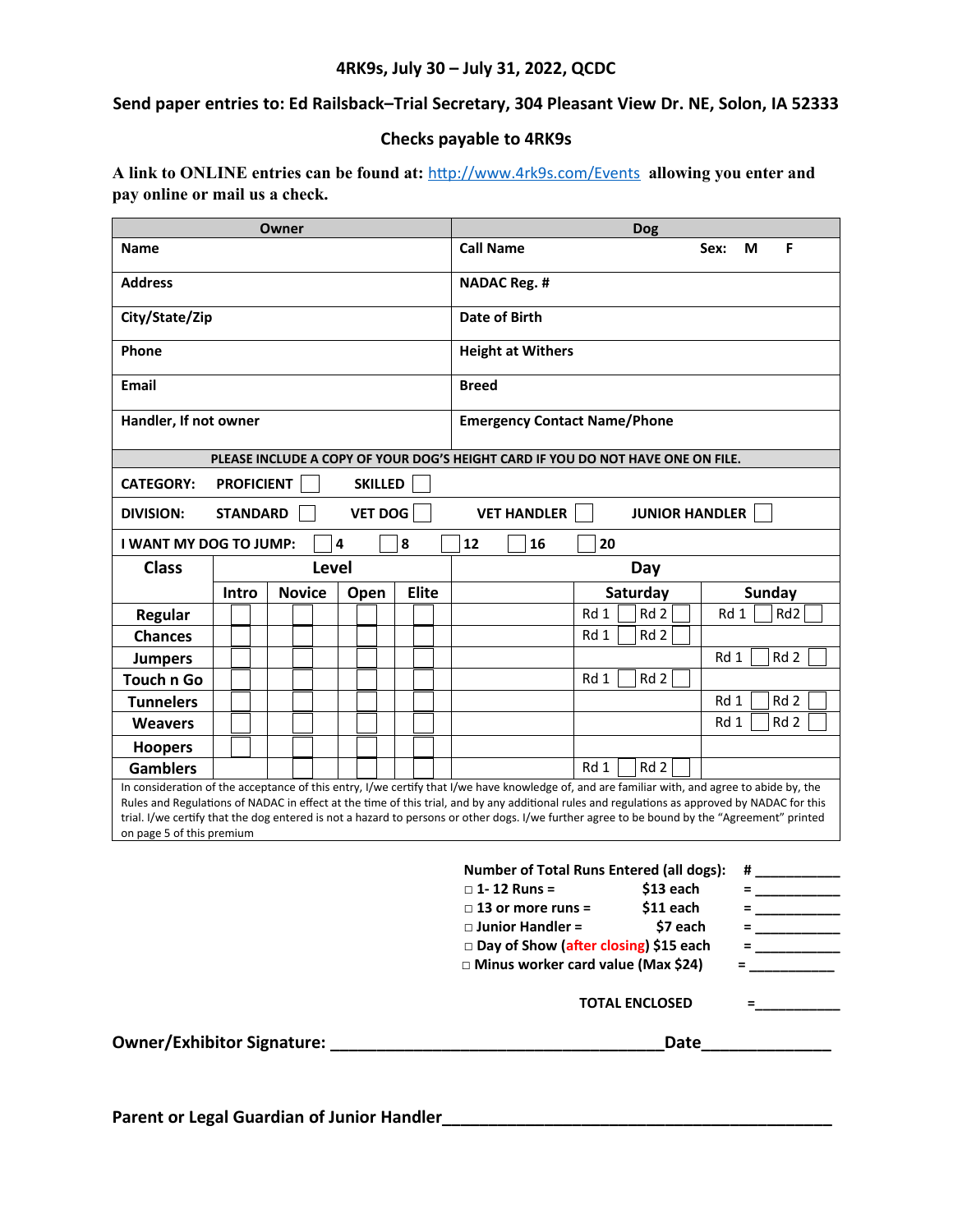#### **AGREEMENT**

The person who signs this agreement and entry represents that he/she is authorized to enter into this agreement and entry on behalf of both exhibitor and the owner of entered dog. In consideration of acceptance of this entry:

**1.1**. As used here, "NADAC" means the North American Dog Agility Council, LLC, its members, officers, directors, employees, show chairs, show committees and agents.

**1.2.** Exhibitor/owner agree to abide by the rules and regulations of NADAC and any other rules and regulations appearing in the premium for this event.

**1.3**. Exhibitor/owner certify that the entered dog is not a hazard to persons, dogs or property and that the entered dog's rabies vaccination is current in accordance with the requirement of the state in which the dog resides.

**1.4**. Exhibitor/owner acknowledge all hazards presented by the event and the event premises, including, but not limited to, the condition of the surface, restrooms, security measures or lack of, electrical appliances, fittings, show rings, parking areas and the presence of unfamiliar animals and people; exhibitor and owner assume the risk of any harm arising from these.

**1.5**. Exhibitor/owner releases NADAC (including its respective officers, directors, employees, and members), **4RK9s** (including its officers, directors, members, and event organizing committee), and Quad City Dog Center (including its officers, agents, and employees) and will defend them and hold them harmless from all present and future loss, injury, damage, claims, demands and liabilities involving the entered dog, the event or event premises. Without limiting the generality of the foregoing hold harmless provisions, exhibitor/owner hereby specifically assumes sole responsibility for and agrees to indemnify and save the aforementioned parties harmless from any and all loss and expenses (including legal fees) by reason of the liability imposed by law upon any of the aforementioned parties for damages because of bodily injuries, including death, at any time in consequence of my (our) participation in this event, howsoever such injury or death may be caused and whether or not the same may have been caused or may have been alleged to have been caused by negligence of the aforementioned parties or any of their employees or agents or any other persons

# **Run Pricing info**

**1 – 12 runs: \$13/run**

**13 or more runs: \$11/run**

#### **Junior Handler: \$7/run**

If entry limits have not been met, Day-of- Show entries will be accepted for a flat rate of \$15 per run. Any Day-of-Show entries have to be completed by 7:30 a.m.

We are required by state law, for tax purposes, to charge admission to non-participants. There will be a box for this purpose. The cost will be \$1/day.

**\_\_\_\_\_\_\_\_\_\_\_\_\_\_\_\_\_\_\_\_\_\_\_\_\_\_\_\_\_\_\_\_\_\_\_\_\_\_\_\_\_\_\_\_\_\_\_\_\_\_\_\_\_\_\_\_\_\_\_\_\_\_\_\_\_\_\_\_\_\_\_\_\_\_\_\_\_\_**

- 4RK9s and QCDC will not be responsible for the loss or damage to any dog exhibited, or for the possessions of any exhibitor whether the result was by accident or any other cause.
- Every owner is responsible for cleanup of waste from their dogs. Any violator will be asked to leave the trial site without refund of entry fees.

**4RK9s and QCDC will follow the current CDC recommendations with regards to the wearing of masks.** 

All exhibitors are responsible for the behavior of their dog(s) and /or children. Any exhibitor and their dogs and/or children who engage in unsafe or disruptive behavior may, at the discretion of the Trial Committee, be asked to leave the trial site. In such case no refunds of entries will be made.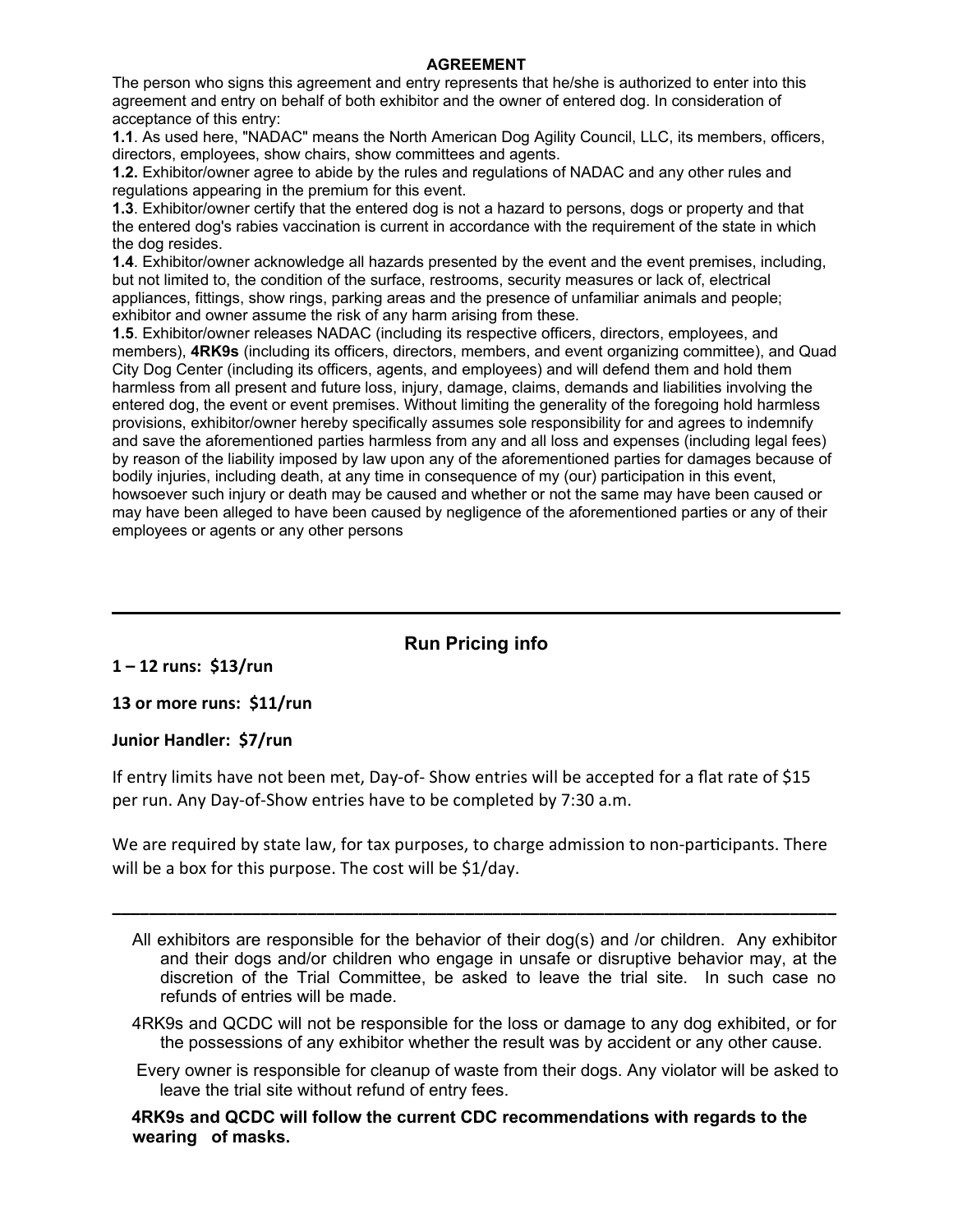#### **A link to ONLINE entries can be found at:** <http://www.4rk9s.com/Events> **allowing you to pay online or mail us a check.**

• A refund up to 75% will be made if a Veterinarian's certificate of proof of injury or illness of the dog or a bitch in heat is submitted to the Trial Secretary PRIOR TO CHECK IN ON Saturday, July 30.

• Dogs must be on leash anywhere on the show grounds property or in crates when not competing in the ring. NO dogs may be tied to fences, cars, trees or other obstacles at any time.

• Placement ribbons will be awarded to at least fourth place in each jump height for each class, in each category, except Chances, which is a pass/fail class. A purple qualifying ribbon shall be given for each qualifying round in each class.

# M**easuring of dogs will begin Saturday and Sunday at 7:30 AM**

**• Closing Date and Move-ups:** Closing date for entries is 5 p.m. Monday, June 13, 2022. Moveups for entries received prior to close will be accepted in writing via mail or e-mail until 5 p.m. Wednesday, June 15th, 2022. There will be no same day move-ups: however, if you title on Saturday, you may move up to the next level on Sunday. Move-up forms will be available from the trial secretary. Completed forms must be turned in to the trial secretary by the end of the day Saturday.

• Equipment to be used may include a-frame, dog walk, open tunnels, jumps, hoops, and *weave* poles.

• Running order is determined randomly. Handlers with more than one dog in a class will be separated if possible.

• All dogs for a given class should be present at ringside at least one-half hour prior to the start of the scheduled classes for walk-through and briefing. Any dog and handler not present when they are called will be ineligible to run.

• In order to participate in the trial, all entered dogs must be up-to-date on vaccinations as required by owner's veterinarian. By entering, the exhibitor acknowledges that dogs are up-todate.

#### NONJUMPING CLASSES – VETERAN OR DISABLED HANDLER

The Veteran/Disabled Handler division is designed for handlers who, due to age or impairment, are mobility limited and need extra time to guide their canine partners through an agility course.

When entering as a Veteran/Disabled Handler, you must enter all dogs in all classes for the entire trial in this Division and must jump 4" lower than your Standard Division jump height requires.